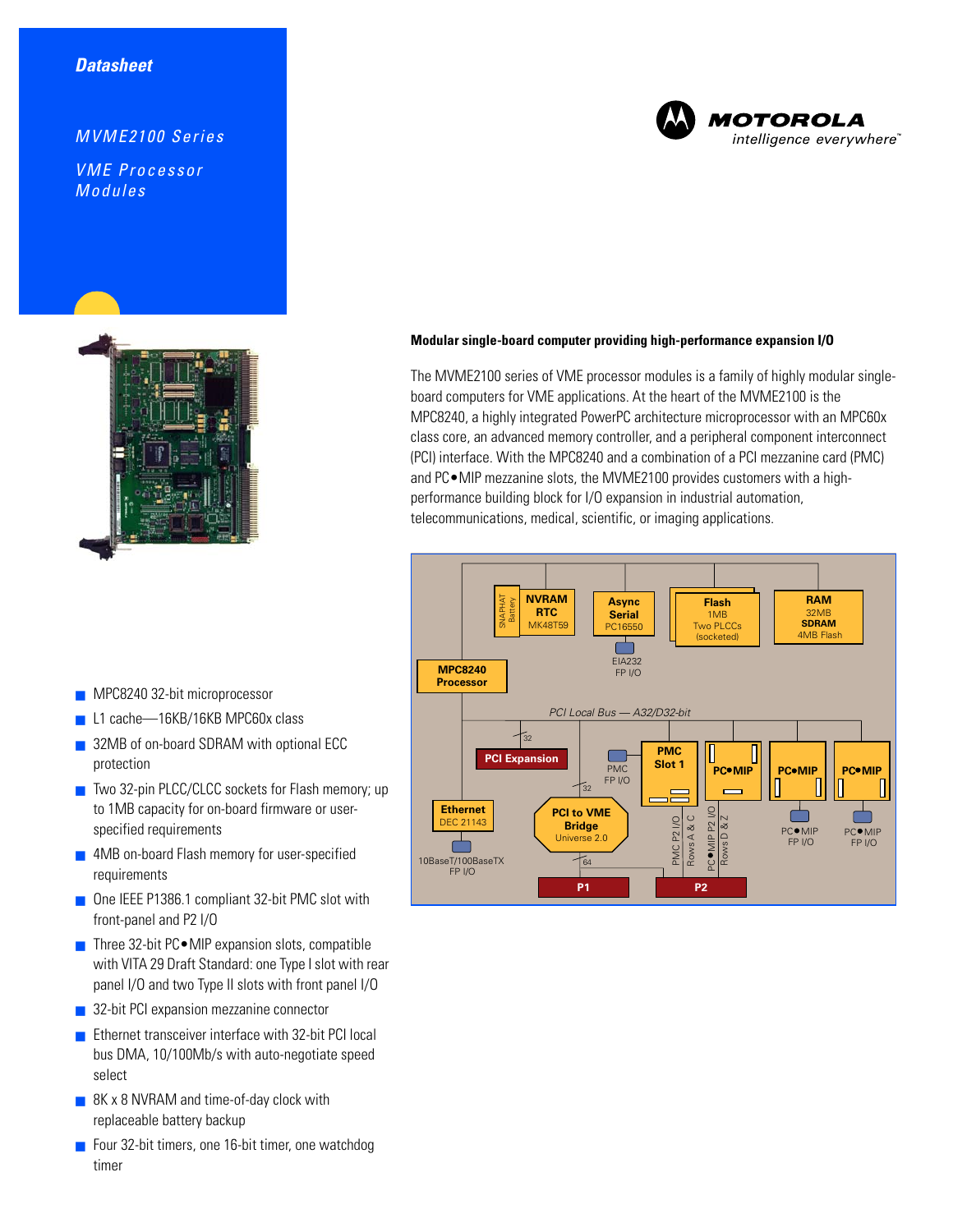## **[MVME2100 DETAILS](#page-1-0)**

#### <span id="page-1-0"></span>**PC•MIP Expansion**

To maximize I/O expansion flexibility, the MVME2100 features a combination of PC●MIP and PMC slots. PC•MIP is a new mezzanine standard that combines the benefits of the small form factor of IndustryPack with the performance of PCI. The PC•MIP specification is in draft form before the VMEbus International Trade Association (VITA) Standards Organization as VITA 29. It is available in PDF format at VITA's standards Web page: <http://www.vita.com/vso/stds.html>

The MVME2100 provides one Type I PC•MIP slot with rear I/O via the P2 connector and two Type II PC•MIP slots with front panel I/O. The two Type II slots can accept either one double-wide or two single-wide PC•MIP cards.

#### **PMC Expansion**

In addition to three PC•MIP slots, the MVME2100 provides one IEEE P1386.1 compliant PMC slot that supports both front-panel and P2 I/O, and a mating connector to a PMC expansion mezzanine for applications requiring more real estate. A complete catalog of available off-the-shelf PMCs can be found at <http://www.groupipc.com>

In addition to providing high-performance expansion I/O, the mezzanine slots form a common architecture for future generations of products. Changing I/O requirements can be satisfied by simply replacing the PMC or PC●MIP mezzanines while reusing the same base platform, reducing the long-term cost of ownership.

#### **VME64 Extension Connectors**

To maximize the capabilities of the MVME2100, 5-row, 160-pin DIN connectors replace the 3-row, 96-pin connectors historically used on VME for P1 and P2. Two rows, Z and D, have been added to the VME P1/J1 and P2/J2 connectors providing a user with additional I/O. The VME64 extension connector is 100 percent backward compatible with existing VME card systems.

### **Front Panel Handle Options**

Part of the VME64x specification defines the use of new injector/extractor handles as defined by IEEE 1101.10. A primary benefit of this handle type is easier insertion and ejection of the VME board into and out of a backplane. Motorola offers versions of our products that are compatible with this standard.

In addition, we provide versions with the small Scanbe handles traditionally provided on VME. Consult your sales representative for part numbers and ordering details.

# **[SPECIFICATIONS](#page-1-1)**

<span id="page-1-1"></span>

| <b>Memory</b>                                                                                        |                                  |
|------------------------------------------------------------------------------------------------------|----------------------------------|
| <b>Main Memory:</b><br>Synchronous dynamic RAM at 66 MHz or                                          |                                  |
|                                                                                                      |                                  |
| <b>Capacity:</b><br>32MB                                                                             |                                  |
| EEPROM/Flash:<br>On-board, programmable                                                              |                                  |
| Capacity:<br>1MB via two 32-pin PLCC/CLCC sockets;                                                   |                                  |
| 4MB surface mount                                                                                    |                                  |
| <b>Read Access (4/8MB</b><br>35 clocks at 66 MHz or 36 clocks at<br>port):<br>83 MHz (32-byte burst) |                                  |
| <b>Read Access (1MB</b><br>236 clocks at 66 MHz or 268 clocks at<br>port):<br>83 MHz (32-byte burst) |                                  |
| <b>NVRAM:</b><br>8KB: 4KB available for users                                                        |                                  |
| <b>Cell Storage Life:</b><br>50 years at $55^{\circ}$ C                                              |                                  |
| <b>Cell Capacity Life:</b><br>10 years at 100% duty cycle                                            |                                  |
| <b>Removable Battery:</b><br>Yes                                                                     |                                  |
|                                                                                                      | 83 MHz<br>66.67 MHz (at 200 MHz) |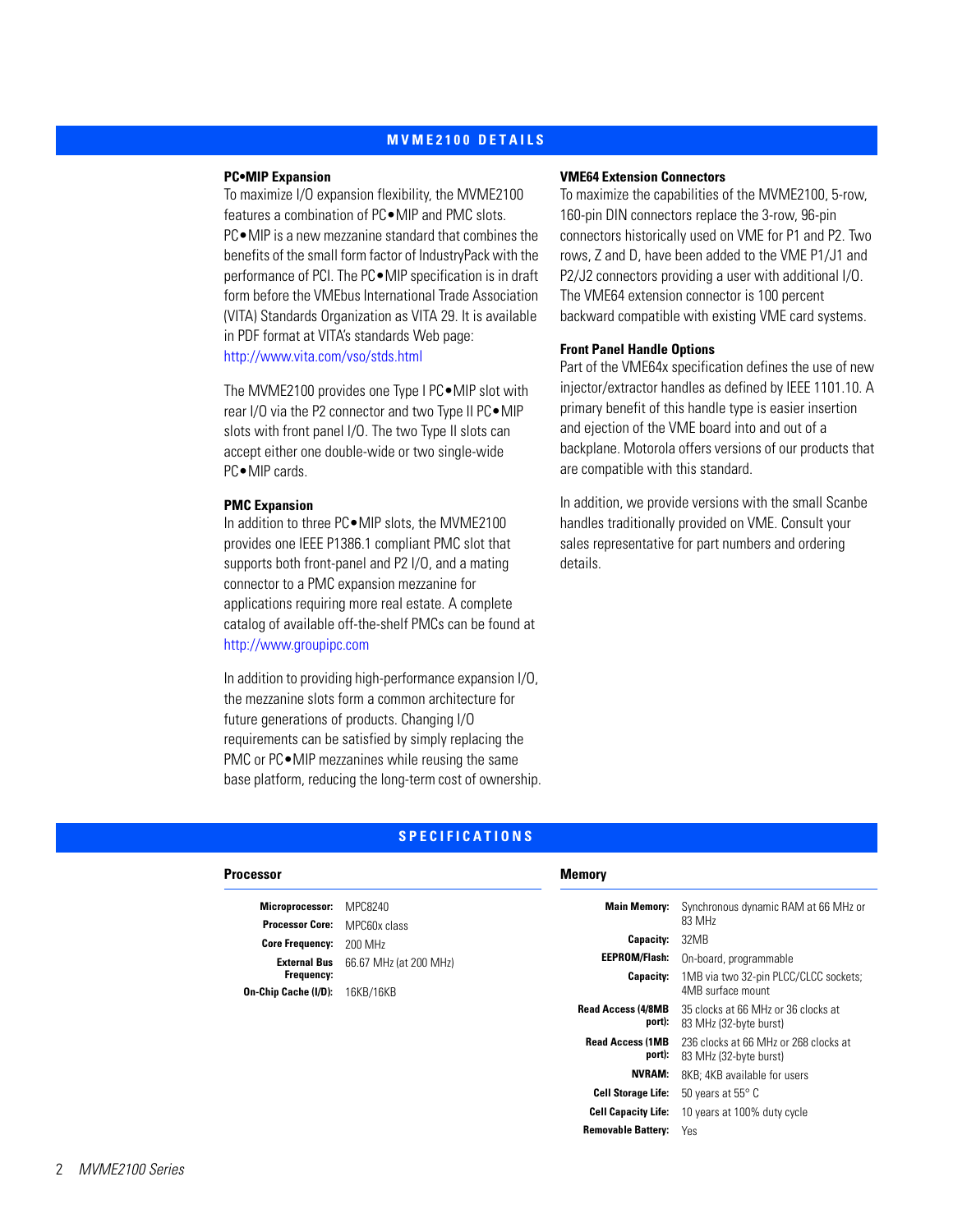#### **VMEbus ANSI/VITA 1-1994 VME64 (IEEE STD 1014)**

|                                 | DTB Master: A16-A32; D08-D64, BLT            |
|---------------------------------|----------------------------------------------|
|                                 | <b>DTB Slave:</b> A24-A32; D08-D64, BLT, UAT |
| Arbiter:                        | RR/PRI                                       |
| Interrupt<br>landler/Generator: | IRQ 1-7/Any one of seven IRQs                |
| System Controller:              | Yes, jumperable or auto detect               |
| <b>Location Monitor:</b>        | Two, LMA32                                   |

#### **Ethernet Interface**

**Handler/Generator:**

|                               | <b>Controller:</b> DEC 21143                               |
|-------------------------------|------------------------------------------------------------|
| <b>PCI Local bus DMA:</b> Yes |                                                            |
|                               | <b>Connector:</b> 10/100BaseT routed to front panel, RJ-45 |

# **Asynchronous Serial Port**

| Controller:       | PC16550                      |
|-------------------|------------------------------|
| <b>Connector:</b> | Routed to front panel, RJ-45 |

#### **Counters/Timers**

| TOD Clock Device:                           | MK48T59; 8KB NVRAM        |
|---------------------------------------------|---------------------------|
| <b>Real-Time</b><br><b>Timers/Counters:</b> | Four, 16-bit programmable |
| <b>Watchdog Timer:</b>                      | Time-out generates reset  |

#### **Miscellaneous**

**Front panel:** Reset and Abort switches; three LEDs for Fail, Activity, SCON

#### **Board Size**

| Height:                    | 233.4 mm (9.2 in.)  |
|----------------------------|---------------------|
| Depth:                     | 160.0 mm (6.3 in.)  |
| <b>Front Panel Height:</b> | 261.8 mm (10.3 in.) |
| Width:                     | 19.8 mm $(0.8$ in.) |
| <b>Max. Component</b>      | 14.8 mm (0.58 in.)  |
| Height:                    |                     |

#### **Power Requirements**

**MVME2100 w/ MPC8240 @ 200 MHz:**

**+ 5 V** ± **5%** 12.5W @ 4.875 – 5.25 V

**Note:** +12 V and –12 V power is not used on the board but is available to the PMC and PC•MIP sites.

#### **IEEE P1386.1 PCI Mezzanine Card Slot**

| Address/Data:                              | A32/D32, PMC PN1, PN2, PN4 connectors                           |
|--------------------------------------------|-----------------------------------------------------------------|
| <b>PCI Bus Clock:</b>                      | 33 MHz                                                          |
| <b>Signaling:</b> $5V$                     |                                                                 |
| Power:                                     | +3.3 V, +5 V, $\pm$ 12 V, 7.5 watts maximum per<br>PMC slot     |
| <b>Physical Dimensions:</b> 74 mm x 149 mm |                                                                 |
|                                            | <b>Module Types:</b> One single-wide, front-panel I/O or P2 I/O |

### **PC•MIP Mezzanine Card Slots**

| <b>Address/Data:</b>        | A32/D32                                                                                                                                                            |
|-----------------------------|--------------------------------------------------------------------------------------------------------------------------------------------------------------------|
| <b>PCI Bus Clock:</b>       | 33 MHz                                                                                                                                                             |
| Signaling:                  | $3.3 V (+5 V tolerant)$                                                                                                                                            |
| Power:                      | +3.3 V, +5 V, $\pm$ 12 V, the PC $\bullet$ MIP standard<br>does not limit maximum power per slot                                                                   |
| <b>Physical Dimensions:</b> | 47 mm x 90 mm                                                                                                                                                      |
| <b>Module Types:</b>        | One Type I with P2 I/O via Rows D and Z,<br>Two Type II with front-panel I/O, support<br>for either one double-wide or two single-<br>wide Type II PC . MIP boards |
|                             | <b>te:</b> User I/O using connector P3 of the Type II PC●MIP boards is not                                                                                         |

**Note:** User I/O using connector P3 of the Type II PC•MIP boards is not supported.

#### **PCI Expansion Connector**

| <b>Address/Data: A32/D32</b> |                                                                              |
|------------------------------|------------------------------------------------------------------------------|
| <b>PCI Bus Clock:</b> 33 MHz |                                                                              |
| <b>Signaling:</b> $5V$       |                                                                              |
|                              | <b>Connector:</b> 114-pin connector located on the planar of<br>the MVME2100 |

#### **Software Support**

The MVME2100 is supported by a variety of operating systems, including a complete range of real-time operating systems and kernels.

#### **Demonstrated MTBF**

(based on a sample of eight boards in accelerated stress environment) **Mean:** 190,509 hours **95% Confidence:** 107,681 hours

#### **Safety**

All printed wiring boards (PWBs) are manufactured with a flammability rating of 94V-0 by UL recognized manufacturers.

#### **Environmental**

|                   | <b>Operating</b>                                         | <b>Nonoperating</b>                 |
|-------------------|----------------------------------------------------------|-------------------------------------|
| Temperature:      | $0^{\circ}$ C to +55 $^{\circ}$ C.<br>forced air cooling | $-40^{\circ}$ C to +85 $^{\circ}$ C |
| Humidity<br>(NC): | 5% to 90%                                                | 5% to 90%                           |
| <b>Vibration:</b> | 2 Gs RMS,<br>20-2000 Hz random                           | 6 Gs RMS,<br>20-2000 Hz random      |

#### **Electromagnetic Compatibility (EMC)**

Intended for use in systems meeting the following regulations:

**U.S.:** FCC Part 15, Subpart B, Class A (non-residential)

**Canada:** ICES-003, Class A (non-residential)

This product was tested in a representative system to the following standards:

CE Mark per European EMC Directive 89/336/EEC with Amendments; Emissions: EN55022 Class B; Immunity: EN55024